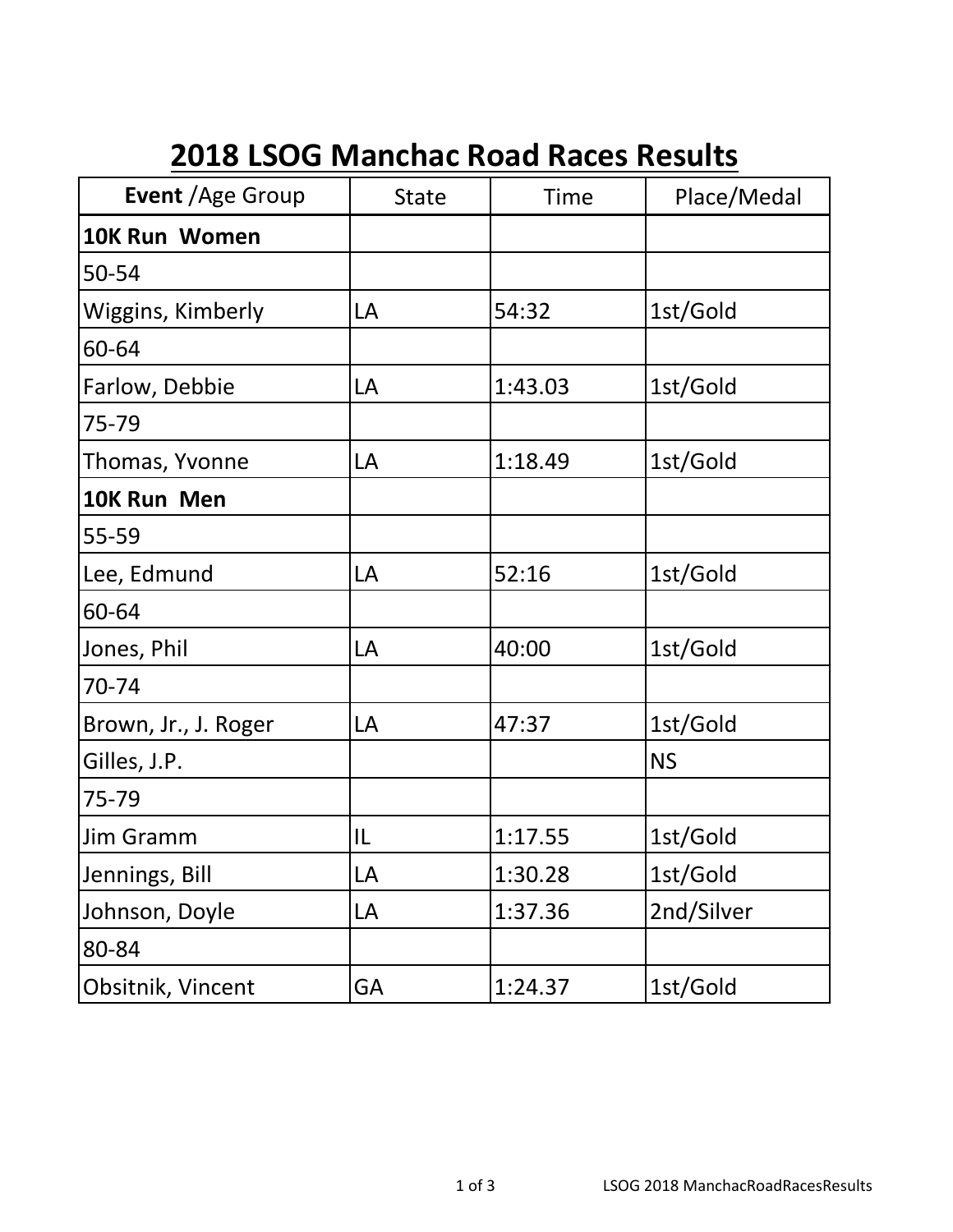## **2018 LSOG Manchac Road Races Results**

| Event / Age Group        | <b>State</b> | <b>Time</b> | Place/Medal |
|--------------------------|--------------|-------------|-------------|
| <b>5K Run Women</b>      |              |             |             |
| 50-54                    |              |             |             |
| Minix, Vera              | LA           | 38:17       | 1st/Gold    |
| 55-59                    |              |             |             |
| Gaille, Maggie           | LA           | 32:32       | 1st/Gold    |
| Schwander, Beth          | LA           | 46:11       | 2nd/Silver  |
| 80-84                    |              |             |             |
| Palisi, Geraldine        | LA           | 58:20       | 1st/Gold    |
| 85-89                    |              |             |             |
| Jeandron, Dolores        |              |             | <b>NS</b>   |
| <b>5K Run Men</b>        |              |             |             |
| 55-59                    |              |             |             |
| <b>William Mickey</b>    | LA           | 26:34       | 1st/Gold    |
| 60-64                    |              |             |             |
| <b>Eugene Bischoff</b>   | LA           | 44:14       | 1st/Gold    |
| 70-74                    |              |             |             |
| <b>Juan Perez</b>        | LA           | 26:27       | 1st/Gold    |
| <b>5K Racewalk Women</b> |              |             |             |
| 55-59                    |              |             |             |
| McElree, Robyn           |              | <b>NS</b>   |             |
| 75-79                    |              |             |             |
| Graves, Claudia          | LA           | 43:19       | 1st/Gold    |
|                          |              |             |             |
|                          |              |             |             |